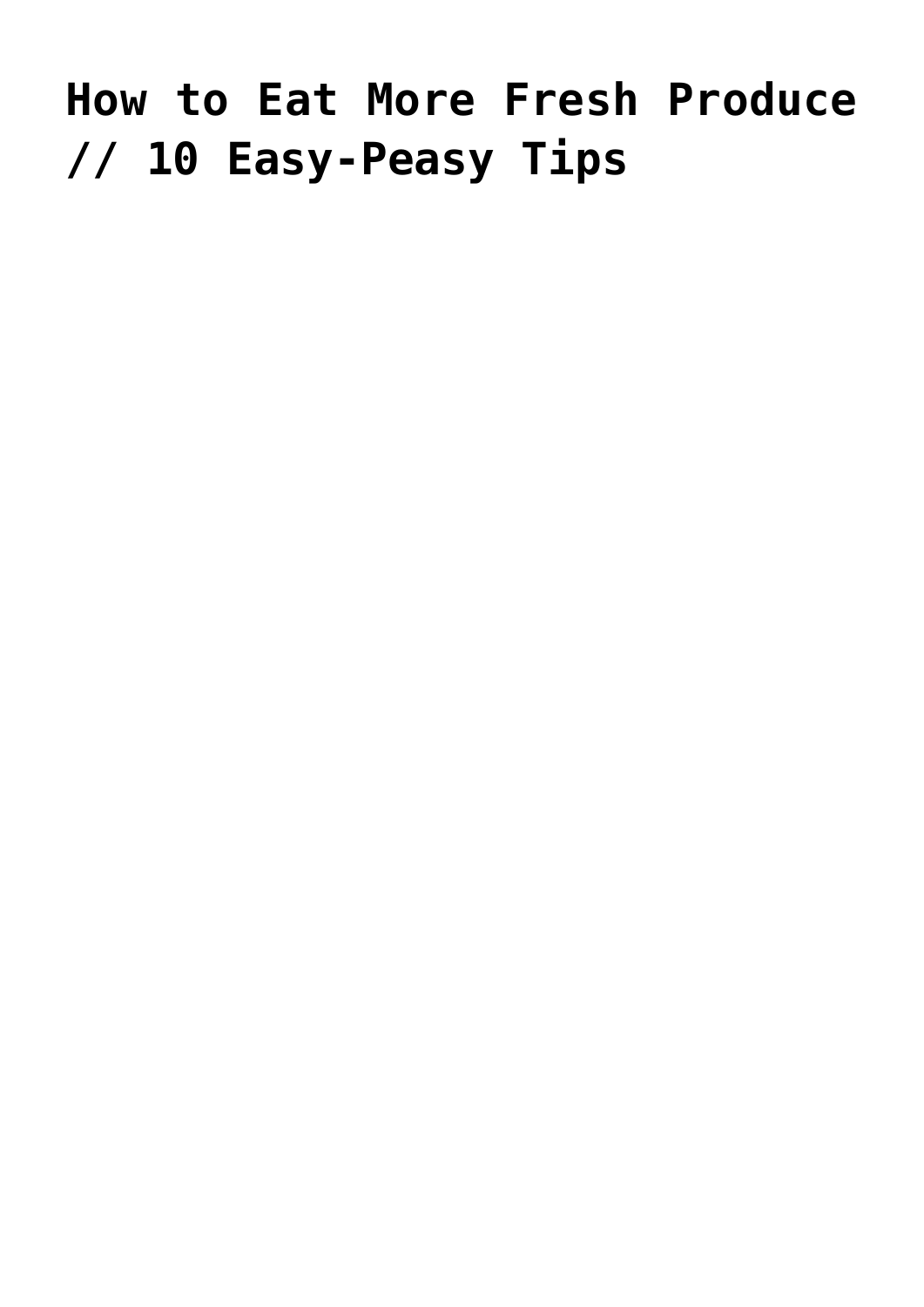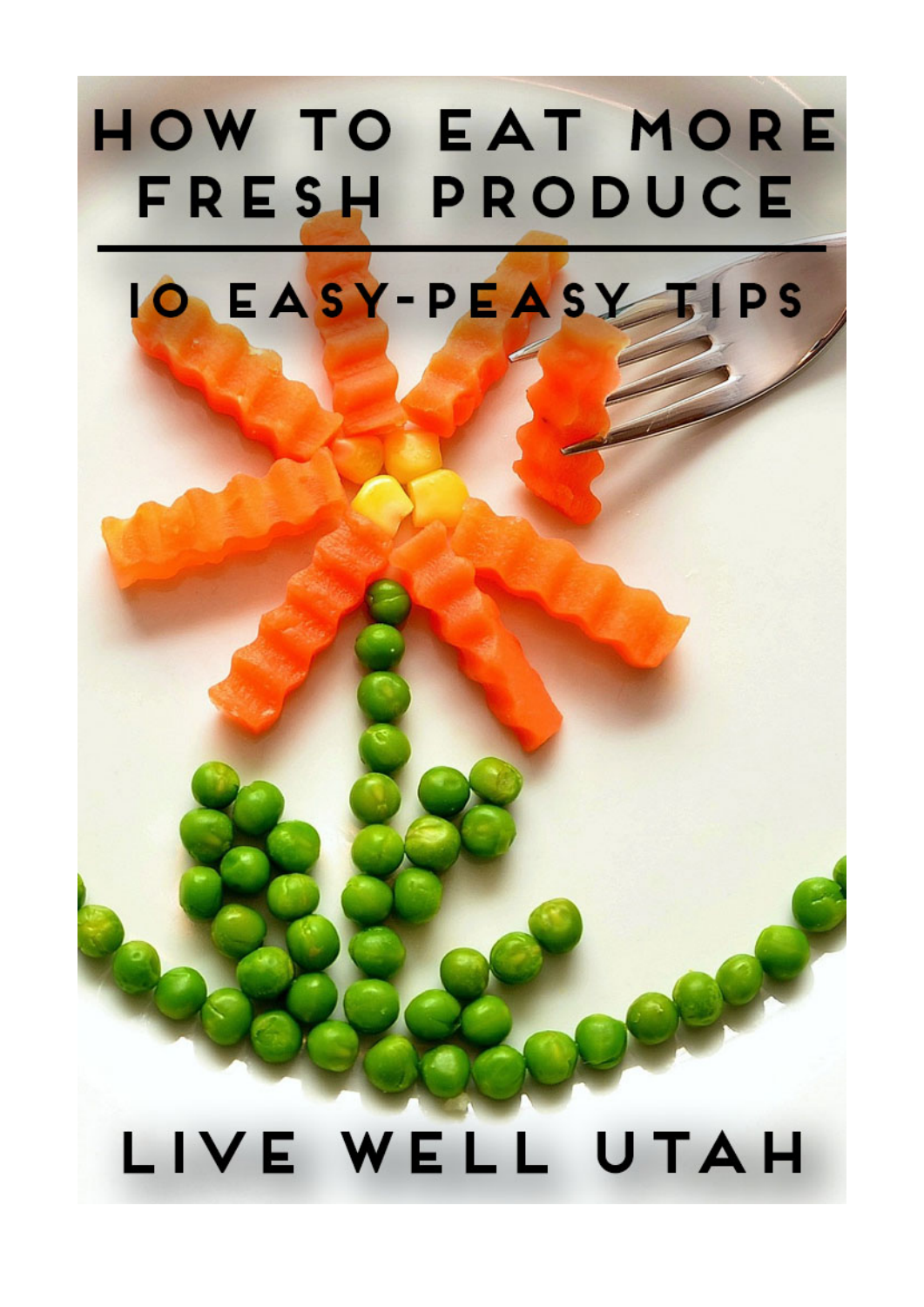*Looking for some easy ways to eat more veggies and fruits? We have 10 tips to help you do just that.*

In the last article, we learned about ways to make fruits and vegetables part of your diet on a budget. This is important, because fruits and vegetables are full of essential vitamins and minerals. They are also low in calories, but they have lots of fiber and water. This means that when we eat fruits and vegetables, they fill our stomachs, but don't add a lot of calories. Besides cost, another reason people often don't get enough fruits and vegetables is time or convenience. Read on for 10 tips to make eating fruits and vegetables fit into your busy lifestyle:

- 1. Keep frozen fruits and vegetables on hand. They have the same amount of nutrition as fresh, and they are all ready to go—no cleaning or chopping needed!
- 2. Cook fresh or frozen vegetables in the microwave with a little water for a quick side dish.
- 3. Make extra vegetable soup and freeze it for days when you don't have time to cook. Then just defrost in the microwave.
- 4. Don't have time to defrost soup? Open a can of lowsodium soup, add a bag of frozen veggies and serve as soon as it is warm.
- 5. Plan ahead—clean and chop fresh vegetables when you have time so they are ready to go. Then you can use them in recipes, eat them with dip or add them to a salad or wrap. Just be aware that chopped veggies may go bad faster, but most chopped veggies will keep for a few days or a week.
- 6. Pre-package those chopped veggies in small bags, and then you have an instant snack ready to grab on the way out the door. Think beyond carrot and celery sticks—try bell peppers, cucumbers, broccoli, cauliflower and zucchini slices.